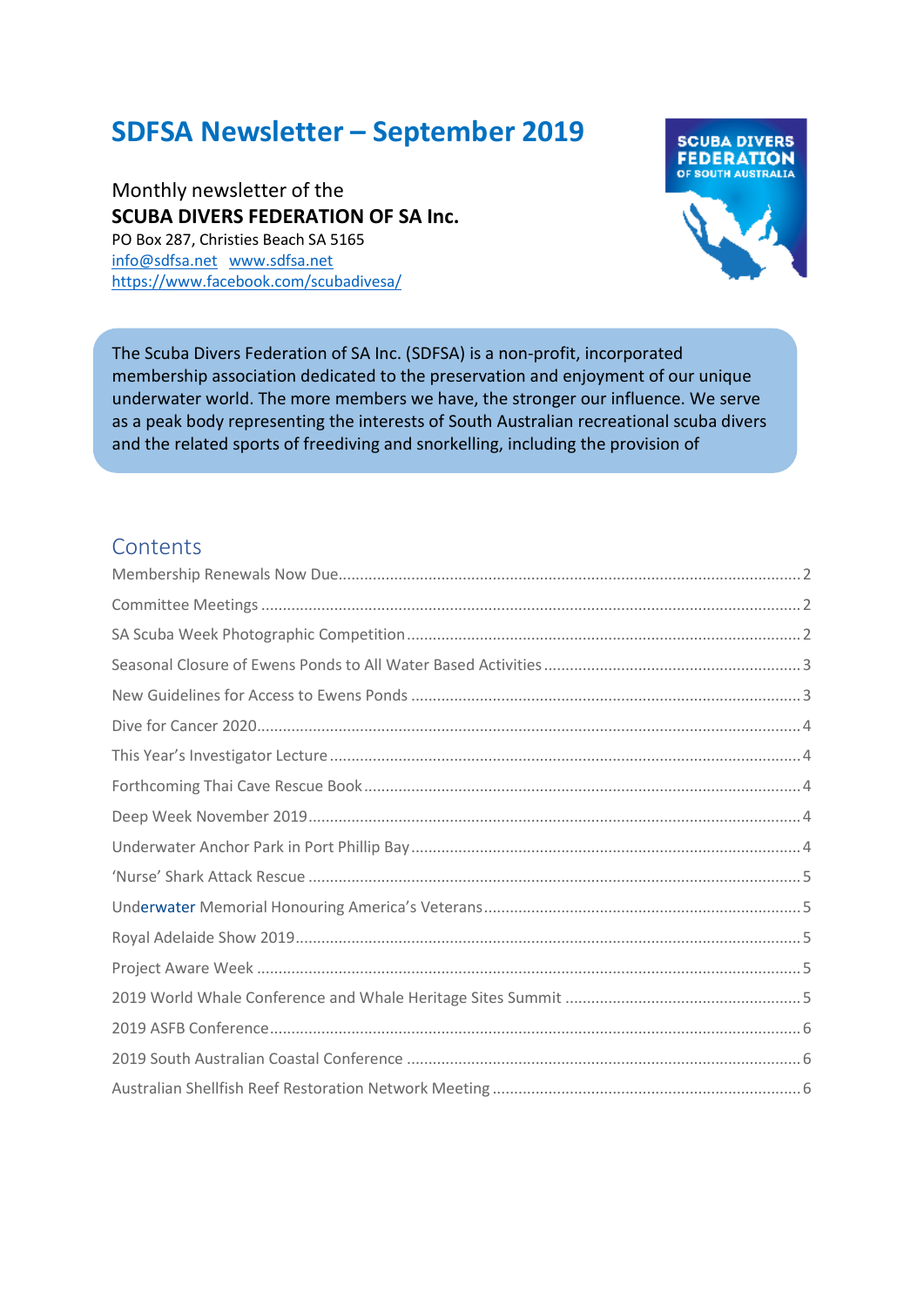### <span id="page-1-0"></span>Membership Renewals Now Due

The Scuba Divers Federation of South Australia (SDFSA) invites you to join as an individual member. The SDFSA has recently changed its membership and fee structure. Individual memberships are now free.

SDFSA is a non-profit, incorporated membership association dedicated to the preservation and enjoyment of our unique underwater world. The more members we have, the stronger our influence. We serve as a peak body representing the interests of South Australian recreational scuba divers and the related sports of freediving and snorkelling, including the provision of information to government and the general public. Together we can have real impact on the issues affecting the South Australian diving community.

As an individual member, you can raise issues with the SDFSA committee that you are passionate about. SDFSA has recently launched its new website. Membership applications can now be made online at<https://sdfsa.net/membership-form/>

We would like to thank all members who have supported the SDFSA in the past through your individual membership dues.

#### <span id="page-1-1"></span>Committee Meetings

Committee Meetings are held on the fourth Wednesday of each month at the Arab Steed Hotel, first floor, 241 Hutt St, Adelaide at 7pm. If you'd like to join us for dinner beforehand at 6pm, let us know via email [info@sdfsa.net](mailto:info@sdfsa.net) so we can increase the dinner booking.

Dates of the next three meetings are as follows: Wednesday 25th September Wednesday 23rd October Wednesday, 27th November Please note no meeting is held in December.

#### <span id="page-1-2"></span>SA Scuba Week Photographic Competition

South Australian Photographers are invited to enter their digital photographs in a celebration of scuba diving in South Australia. Search your files or start taking photos and find something creative, unusual or that tells a story about diving in South Australia. The SDFSA is holding its first photo competition in the lead-up to SA Scuba Week, 17-23 November. Entries are open from now until 5:00 pm Thursday 31 October 2019. The top 10 winners will be announced at the Splash Party on Saturday evening 23 November 2019. The first prize winning image will be published on the front page of the January 2020 Edition of Dive Log Australasia. First and second prize winners will receive a mounted print of their image. All winning images will be featured in the January 2020 Edition of Dive Log Australasia. For further information on how to enter visit: [https://sdfsa.net/photographic](https://sdfsa.net/photographic-competition)[competition](https://sdfsa.net/photographic-competition)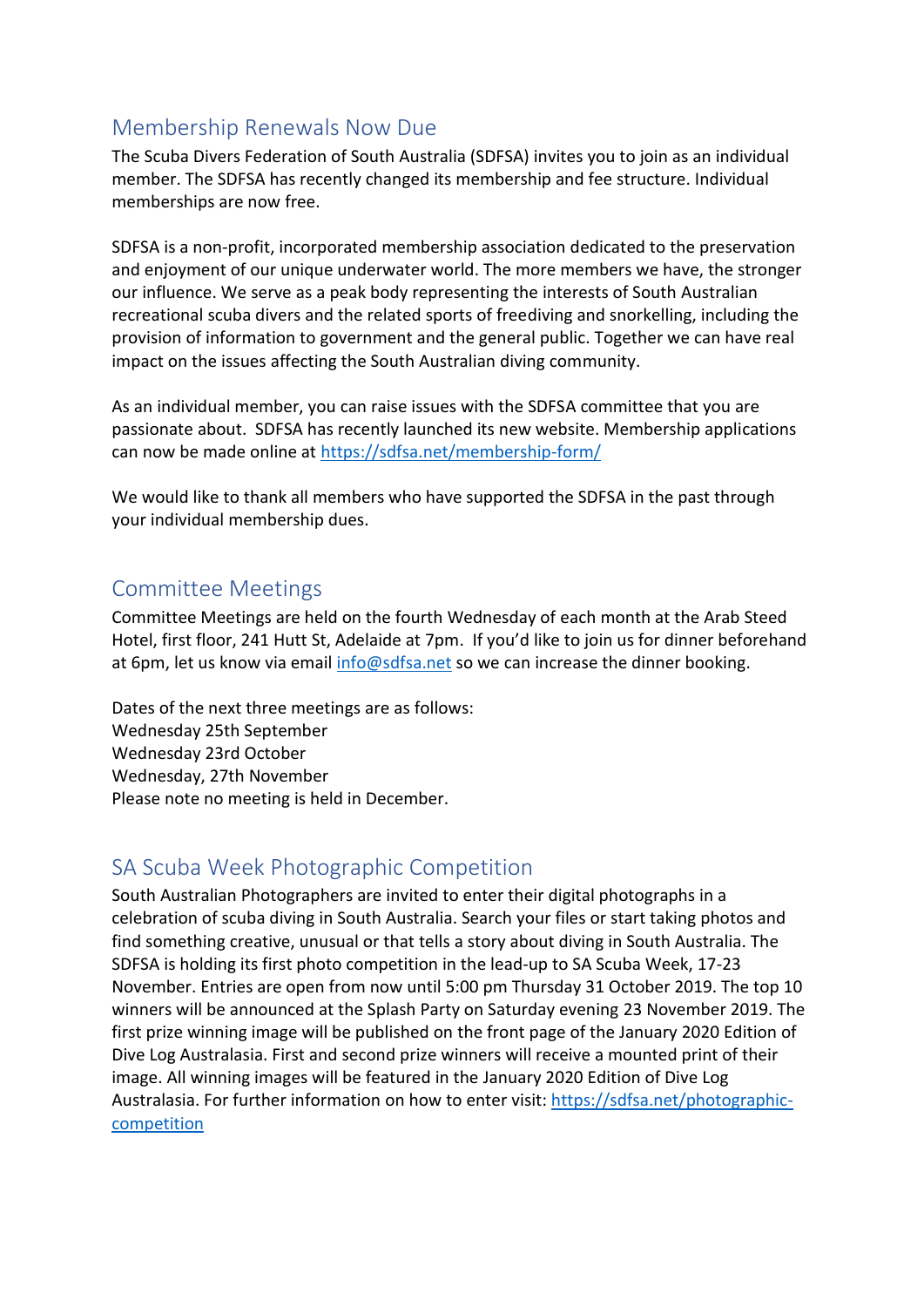# <span id="page-2-0"></span>Seasonal Closure of Ewens Ponds to All Water Based Activities

Ewens Ponds will be closed for its annual spring break from 1 September 2019 until 2 December 2019. Each year the Ponds are closed to give the unique aquatic plant life a chance to rest and recover ready for visitors over summer. During this period all waterbased activities including diving and snorkelling will be off limits. For further information phone the Mt Gambier Natural Resources Centre on (08) 8735 1177. For further details, visit [https://www.parks.sa.gov.au/know-before-you-go/closures-and-alerts/190820-ewens](https://www.parks.sa.gov.au/know-before-you-go/closures-and-alerts/190820-ewens-ponds-spring-closure)[ponds-spring-closure](https://www.parks.sa.gov.au/know-before-you-go/closures-and-alerts/190820-ewens-ponds-spring-closure)

# <span id="page-2-1"></span>New Guidelines for Access to Ewens Ponds

There are now some new guidelines for access to Ewens Ponds, as follows: \$15 pre-booked hourly time slots for Ewens Ponds. All snorkellers and divers must enter at the first pond and exit at the third pond.

"A permit is required to snorkel and dive at Ewens Ponds. Permits are issued to individuals on an annual or a single basis. You must purchase a permit and book your dive or snorkel sessions before arriving at the park. Time slots are one hour long, with a maximum of two dives or snorkel sessions per person, per day. Bookings are essential. If you book two time slots, they may follow each other, but a minimum of 2 and a maximum of 6 people per diving or snorkelling group is allowed. You must be out of the water before your time slot expires.

All snorkellers and divers must enter at the first pond and exit at the third pond. Each snorkeller must wear a full-length wet suit, fins, face mask and snorkel. No weight belts to be worn for snorkelling (INCLUDING FREE DIVING). Children must be accompanied by an adult. Divers must meet the minimum standard of ISO 24801-2 (Autonomous diver) which is equivalent to PADI Open Water Diver, CMAS one star, SSI Open Water Diver or NAUI Scuba Diver."

Snorkelling and diving Adult: \$15.00 Annual adult: \$59.00 Concession: \$13.00 Annual concession: \$47.00 Child: \$10.00 Annual child: \$36.00

Annual family: \$163.00

(2 adults and 2 children or 1 adult and 3 children. Any additional children to be charged at 50% of a Child rate.) Now need to book, pay, abide by rules and finish in 1 hour

[https://www.parks.sa.gov.au/find-a-park/Browse\\_by\\_region/Limestone\\_Coast/ewens](https://www.parks.sa.gov.au/find-a-park/Browse_by_region/Limestone_Coast/ewens-ponds-conservation-park?fbclid=IwAR0iTdaIv_I91JVw5FjwKKM5t3-WSyX1SmrvM0KMkJpoCwVp45ZY_zPKzoo#fees)[ponds-conservation-park?fbclid=IwAR0iTdaIv\\_I91JVw5FjwKKM5t3-](https://www.parks.sa.gov.au/find-a-park/Browse_by_region/Limestone_Coast/ewens-ponds-conservation-park?fbclid=IwAR0iTdaIv_I91JVw5FjwKKM5t3-WSyX1SmrvM0KMkJpoCwVp45ZY_zPKzoo#fees) [WSyX1SmrvM0KMkJpoCwVp45ZY\\_zPKzoo#fees](https://www.parks.sa.gov.au/find-a-park/Browse_by_region/Limestone_Coast/ewens-ponds-conservation-park?fbclid=IwAR0iTdaIv_I91JVw5FjwKKM5t3-WSyX1SmrvM0KMkJpoCwVp45ZY_zPKzoo#fees)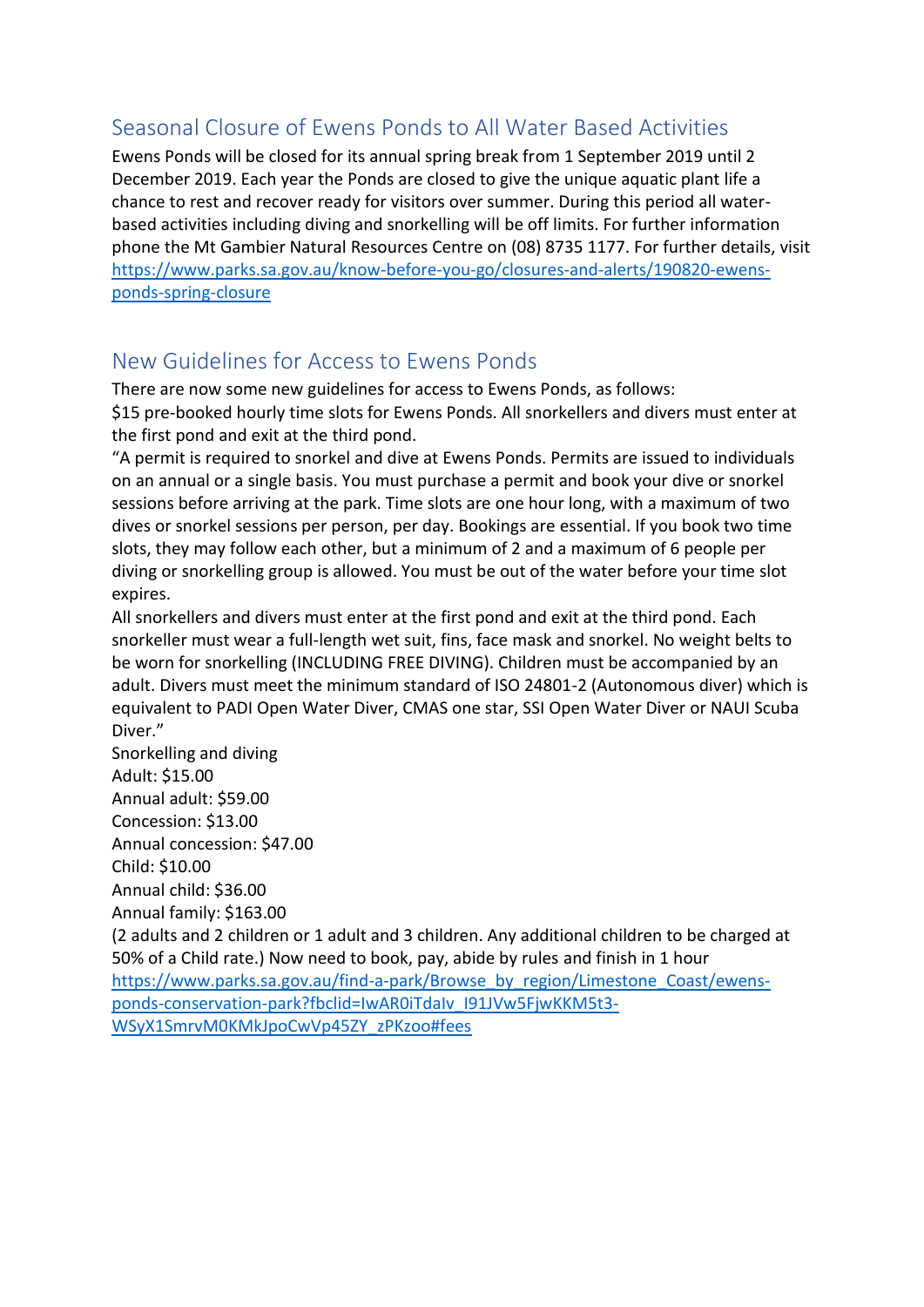### <span id="page-3-0"></span>Dive for Cancer 2020

Next year's Dive for Cancer is being held at Port Noarlunga on Sunday 23rd February.

# <span id="page-3-1"></span>This Year's Investigator Lecture

2019 joint Australian of the Year, Dr Richard Harris was interviewed by Dr Karl Kruszelnicki at this year's Investigator Lecture at the Adelaide Town Hall last month. Dr Harris, a Flinders University graduate, is a world-renowned specialist anaesthetist, who played a vital role in the rescue of 12 boys and their soccer coach from within the Tham Luang Nang Non cave in Thailand in July 2018. Thousands of people attended the evening and gave Dr Harris a standing ovation.

#### <span id="page-3-2"></span>Forthcoming Thai Cave Rescue Book

"Against All Odds" by Craig Challen & Richard Harris is the inside account of the Thai cave rescue. The release date in Australia is 5th November. Pre-orders can be made through Booktopia. Se[e https://www.booktopia.com.au/against-all-odds-craig](https://www.booktopia.com.au/against-all-odds-craig-challen/book/9781760890957.html?fbclid=IwAR0MtriDCbvTOvkaC49VqYEUrmxbvRlzW0zWu_eGsTnNtKMEKtwVLxovogs)[challen/book/9781760890957.html?fbclid=IwAR0MtriDCbvTOvkaC49VqYEUrmxbvRlzW0zW](https://www.booktopia.com.au/against-all-odds-craig-challen/book/9781760890957.html?fbclid=IwAR0MtriDCbvTOvkaC49VqYEUrmxbvRlzW0zWu_eGsTnNtKMEKtwVLxovogs) [u\\_eGsTnNtKMEKtwVLxovogs](https://www.booktopia.com.au/against-all-odds-craig-challen/book/9781760890957.html?fbclid=IwAR0MtriDCbvTOvkaC49VqYEUrmxbvRlzW0zWu_eGsTnNtKMEKtwVLxovogs)

### <span id="page-3-3"></span>Deep Week November 2019

Another freediving Deep Week is being held 23rd to 30th November. You can join the World Record holder, Alexey Molchanov and British Record Holder, Dean Chaouche for 8 days of freediving training.

#### <span id="page-3-4"></span>Underwater Anchor Park in Port Phillip Bay

Peter Harvey, Senior Maritime Archaeologist for Heritage Victoria says that there is an underwater anchor park in Port Phillip Bay. It consists of a collection of anchors with interpretation plaques just off the north side of the Pope's Eye annulus in southern Port Phillip. "There are several anchors there that have been recovered from different locations around the bay. If you plan to dive there its best to go on the slack water at the end of a flood tide. Currents are very strong while the tide is flowing." Peter couldn't give a precise location but says that the anchors show up clearly on the echo sounder. According to the web page found at [https://www.scubadoctor.com.au/divesite.htm?site=Popes-Eye-Anchor-](https://www.scubadoctor.com.au/divesite.htm?site=Popes-Eye-Anchor-Farm&fbclid=IwAR3T_eZBDdywII-RAcUQYLm1L8zfnslmMX-ZfpolLuEJNJZkZ993obEa0is)[Farm&fbclid=IwAR3T\\_eZBDdywII-RAcUQYLm1L8zfnslmMX-ZfpolLuEJNJZkZ993obEa0is](https://www.scubadoctor.com.au/divesite.htm?site=Popes-Eye-Anchor-Farm&fbclid=IwAR3T_eZBDdywII-RAcUQYLm1L8zfnslmMX-ZfpolLuEJNJZkZ993obEa0is) "Popes Eye Anchor Farm - Depth: 9 to 11m - The Pope's Eye Anchor Farm has been created with some 13 anchors . . . . Most of these anchors were uncovered as a result of the Channel Deepening Project undertaken by the Port of Melbourne. The anchors were discovered in shipping channels, or near piers, where they posed a potential hazard to navigation, so were relocated to create the Pope's Eye Anchor Farm. There are two plaques at the dive site which provide information about the anchors."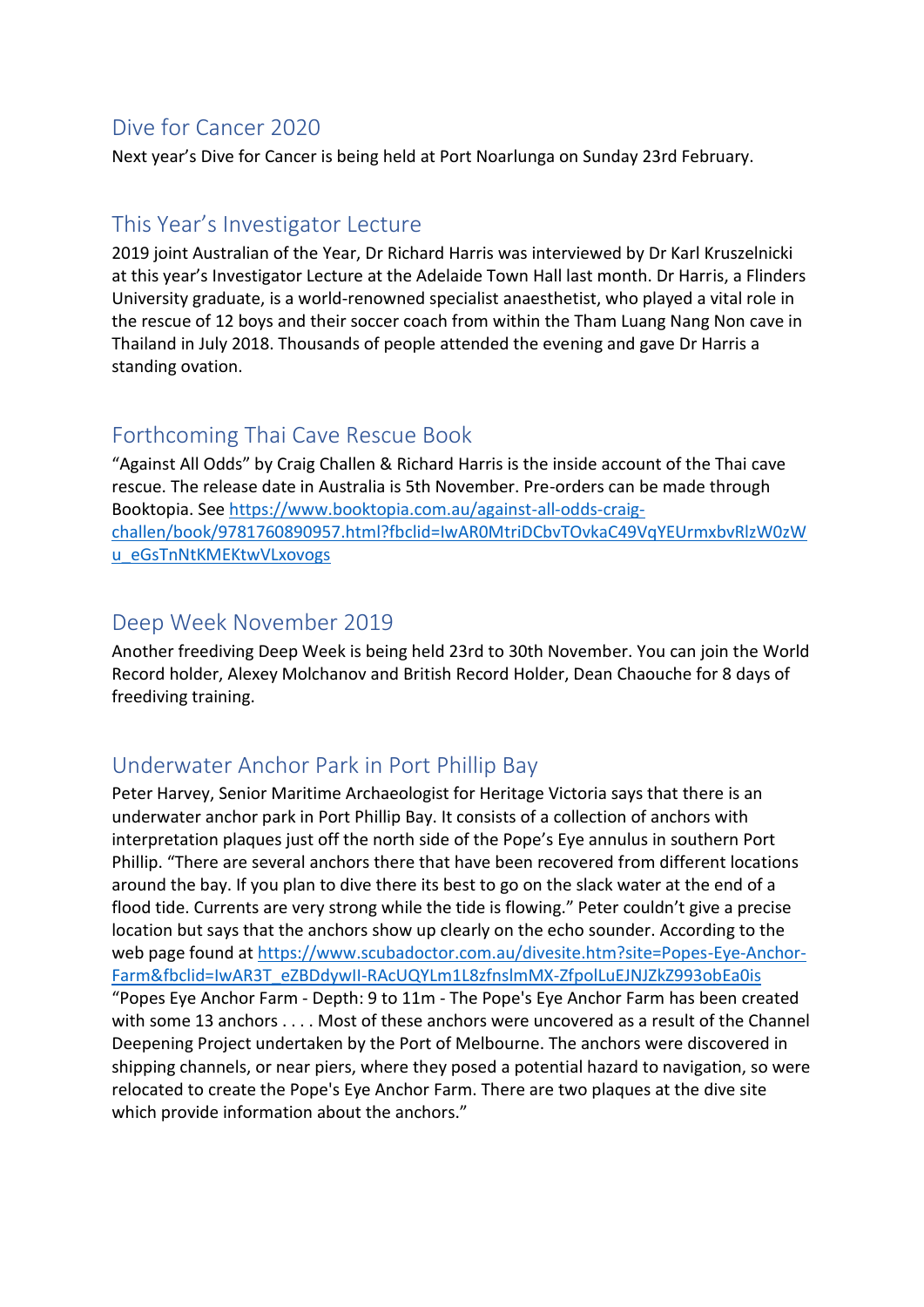# <span id="page-4-0"></span>'Nurse' Shark Attack Rescue

Have you ever dreamed about climbing into a boat full of nurses? That's just what happened to a Florida spearfisherman recently. According to the web page found at [https://www.wwaytv3.com/2019/08/06/diver-attacked-by-shark-rescued-by-fishing-boat](https://www.wwaytv3.com/2019/08/06/diver-attacked-by-shark-rescued-by-fishing-boat-full-of-nurses-in-florida/)[full-of-nurses-in-florida/](https://www.wwaytv3.com/2019/08/06/diver-attacked-by-shark-rescued-by-fishing-boat-full-of-nurses-in-florida/) "A spearfisherman …. attacked by a shark over the weekend in Florida was saved by a group of medical professionals who just happened to be in a boat nearby. The …. diver was bitten by a shark while diving near Key Biscayne ….. and his companions flagged down a passing charter fishing boat to help him…..Little did (he) know that the boat he was climbing into was full of nurses ready to assist him during his emergency."

# <span id="page-4-1"></span>Underwater Memorial Honouring America's Veterans

Speaking of Florida, an underwater veterans' memorial called the Circle of Heroes recently opened to divers there. The 100-foot memorial honouring America's veterans is in Clearwater (no pun intended), Florida. It is situated at a depth of 40 feet. It displays 12 lifesize concrete statues representing the men and women from the U.S. Army, Navy, Air Force, Marine Corps and Coast Guard. An additional 12 statues will be installed in 2020 to complete the memorial. For details see [https://abcnews.go.com/Politics/nations-underwater](https://abcnews.go.com/Politics/nations-underwater-veterans-memorial-opens-divers-florida/story?id=64828212&cid=social_fb_abcn&fbclid=IwAR1tLBdnmb3OWfDzygIJJRM2mEya_F1ARKSnpGyFl2RW0GKgiLrHIJ50fB8)[veterans-memorial-opens-divers-](https://abcnews.go.com/Politics/nations-underwater-veterans-memorial-opens-divers-florida/story?id=64828212&cid=social_fb_abcn&fbclid=IwAR1tLBdnmb3OWfDzygIJJRM2mEya_F1ARKSnpGyFl2RW0GKgiLrHIJ50fB8)

[florida/story?id=64828212&cid=social\\_fb\\_abcn&fbclid=IwAR1tLBdnmb3OWfDzygIJJRM2mEya\\_F1AR](https://abcnews.go.com/Politics/nations-underwater-veterans-memorial-opens-divers-florida/story?id=64828212&cid=social_fb_abcn&fbclid=IwAR1tLBdnmb3OWfDzygIJJRM2mEya_F1ARKSnpGyFl2RW0GKgiLrHIJ50fB8) [KSnpGyFl2RW0GKgiLrHIJ50fB8](https://abcnews.go.com/Politics/nations-underwater-veterans-memorial-opens-divers-florida/story?id=64828212&cid=social_fb_abcn&fbclid=IwAR1tLBdnmb3OWfDzygIJJRM2mEya_F1ARKSnpGyFl2RW0GKgiLrHIJ50fB8)

# FORTHCOMING EVENTS

# <span id="page-4-2"></span>Royal Adelaide Show 2019

This year's Royal Adelaide Show is being held until 8th September. See <https://theshow.com.au/> for more details.

#### <span id="page-4-3"></span>Project Aware Week

AWARE Week is being held from 14th - 22nd September 2019. With a focus on encouraging more scuba divers to remove, record and report marine debris found on the seafloor, including reporting debris-free sites (which is just as important), this year's AWARE Week provides a new opportunity to build bridges between community action and policy change. Further information can be found at: <https://www.projectaware.org/news/aware-week-2019>

# <span id="page-4-4"></span>2019 World Whale Conference and Whale Heritage Sites Summit

The 2019 World Whale Conference and Whale Heritage Sites Summit are both being held in Hervey Bay, Queensland in October (2019). The World Whale Conference is being held from 7-9th October and Whale Heritage Sites Summit is being held from 10-11th October. The event will be hosted by Fraser Coast Tourism and Events and the World Cetacean Alliance.